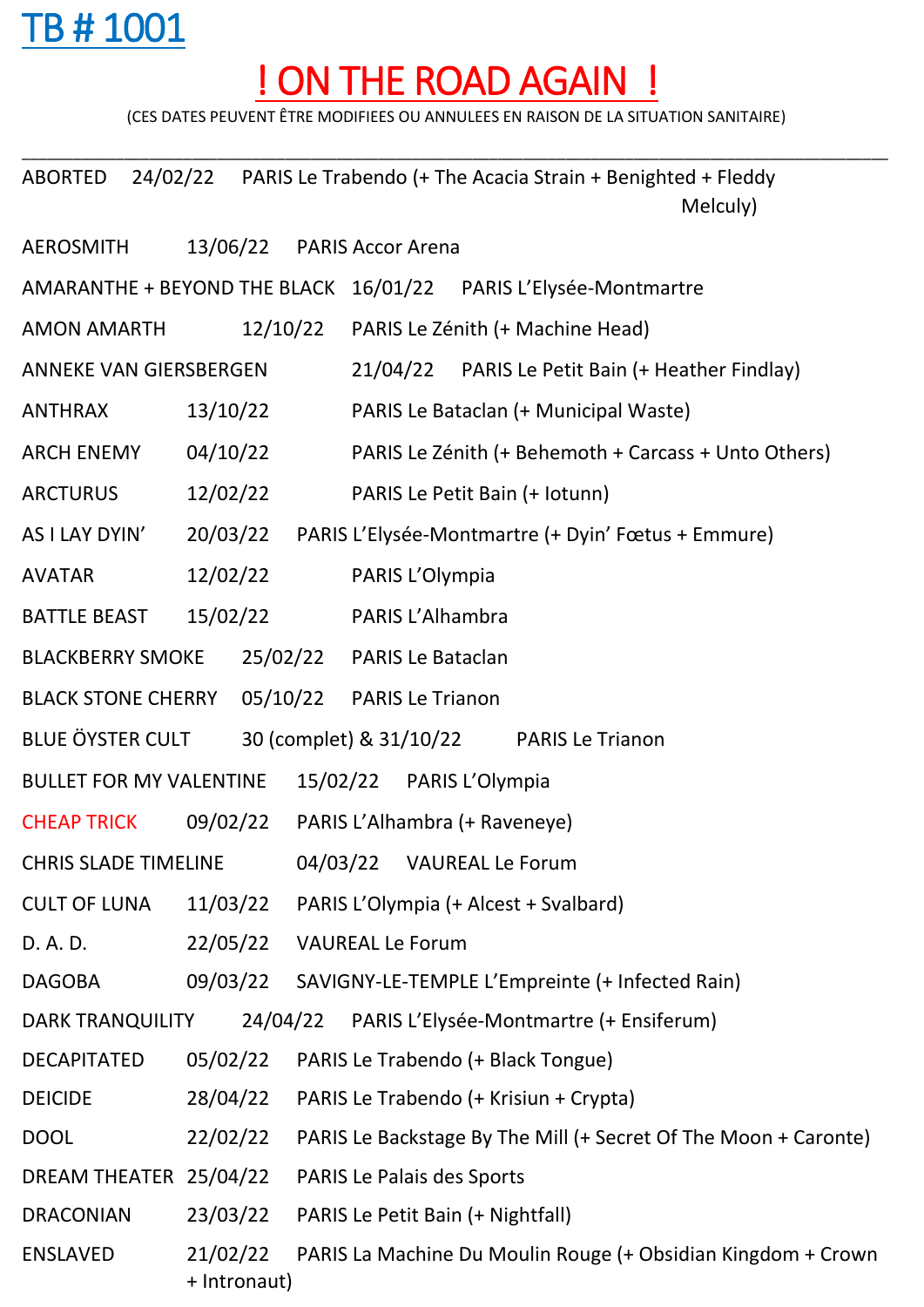| <b>EPICA</b>               | 14/03/22 |          |                                |                 | PARIS Le Zénith (+ Apocalyptica)                                                |                                                           |  |
|----------------------------|----------|----------|--------------------------------|-----------------|---------------------------------------------------------------------------------|-----------------------------------------------------------|--|
| <b>EVERGREY</b>            | 23/10/22 |          |                                |                 | PARIS Le Petit Bain (+ Fractal Universe + Virtual Symmetry)                     |                                                           |  |
| <b>FACE TO FACE</b>        | 17/06/22 |          |                                |                 | PARIS Le Théâtre Traversière (+ Tocacake)                                       |                                                           |  |
| <b>FAITH NO MORE</b>       |          | 16/06/22 | PARIS Le Zénith                |                 |                                                                                 |                                                           |  |
| <b>FU MANCHU</b>           | 12/06/22 |          | <b>PARIS Le Glaz' Art</b>      |                 |                                                                                 |                                                           |  |
| <b>GOJIRA</b>              | 24/03/22 |          |                                |                 | PARIS Accor Arena (+ Alien Weaponry + Employed To Serve)                        |                                                           |  |
| <b>GRAND MAGUS</b>         | 24/03/22 |          | PARIS Le Petit Bain (+ Wolf)   |                 |                                                                                 |                                                           |  |
| <b>HAKEN</b>               | 23/02/22 |          | PARIS L'Alhambra               |                 |                                                                                 |                                                           |  |
| <b>HALESTORM</b>           | 25/02/22 |          | PARIS L'Elysée-Montmartre      |                 |                                                                                 |                                                           |  |
| <b>HELLOWEEN</b>           | 25/05/22 |          | PARIS L'Olympia                |                 |                                                                                 |                                                           |  |
| <b>HELMET</b>              | 22/04/22 |          |                                |                 | <b>DUNKERQUE Les Ecluses</b>                                                    |                                                           |  |
| <b>IRON MAIDEN</b>         | 26/06/22 |          |                                |                 | NANTERRE La Défense Arena (+ Airbourne)                                         |                                                           |  |
| <b>JOE SATRIANI</b>        | 26/04/22 |          | <b>REIMS La Cartonnerie</b>    |                 |                                                                                 |                                                           |  |
|                            | 06/06/22 |          | PARIS L'Olympia                |                 |                                                                                 |                                                           |  |
| <b>KANSAS</b>              | 25/10/22 |          | PARIS L'Olympia                |                 |                                                                                 |                                                           |  |
| <b>KARNIVOOL</b>           | 17/05/22 |          | <b>PARIS Le Bataclan</b>       |                 |                                                                                 |                                                           |  |
| <b>KATATONIA</b>           | 20/02/22 |          | PARIS Le Trianon (+ Solstafir) |                 |                                                                                 |                                                           |  |
| <b>KISS</b>                | 07/06/22 |          | <b>PARIS L'Accor Arena</b>     |                 |                                                                                 |                                                           |  |
| <b>KVELERTAK</b>           | 22/02/22 |          | PARIS (+ Planet Of Zeus)       |                 |                                                                                 |                                                           |  |
| <b>LIMP BIZKIT</b>         |          |          | 26/07/22 PARIS L'Olympia       |                 |                                                                                 |                                                           |  |
| <b>LOUDNESS</b>            | 19/04/22 |          |                                |                 | VAUREAL Le Forum (+ Grey Attack)                                                |                                                           |  |
| LUCIFER + YEAR OF THE GOAT |          |          |                                |                 | 09/02/22 PARIS Le Backstage By The Mills                                        |                                                           |  |
| <b>MASTODON</b>            |          |          |                                |                 | 07/06/22 PARIS La Salle Pleyel                                                  |                                                           |  |
| MAYHEM + MORTIIS           |          |          | 16/05/22                       |                 | PARIS La Machine Du Moulin Rouge                                                |                                                           |  |
| MESHUGGAH + ZEAL & ARDOR   |          | 09/05/22 |                                | PARIS L'Olympia |                                                                                 |                                                           |  |
|                            |          |          | 24/05/22                       |                 | LILLE L'Aéronef                                                                 |                                                           |  |
| <b>MOONSPEL</b>            |          | 03/10/22 | Wolfheart + Hi Nayana)         |                 |                                                                                 | PARIS L'Elysée-Montmartre (+ My Dyin' Bride + Borknagar + |  |
| <b>MUSHROOMHEAD</b>        |          | 30/06/22 | <b>PARIS La Maroquinerie</b>   |                 |                                                                                 |                                                           |  |
| NAPALM DEATH + DOOM        |          | 15/02/22 |                                |                 | PARIS La Machine Du Moulin Rouge (+ Siberian<br>Meatgrinder + Show Me The Body) |                                                           |  |
| <b>OCEAN</b>               |          | 20/05/22 |                                |                 | PARIS Le Théâtre Traversière (+ The No)                                         |                                                           |  |
| <b>OPETH</b>               |          | 16/11/22 | PARIS La Salle Pleyel          |                 |                                                                                 |                                                           |  |
| <b>ORDEN OGAN</b>          |          | 16/02/22 |                                |                 | PARIS La Machine Du Moulin Rouge (+ Brother Of Metal)                           |                                                           |  |